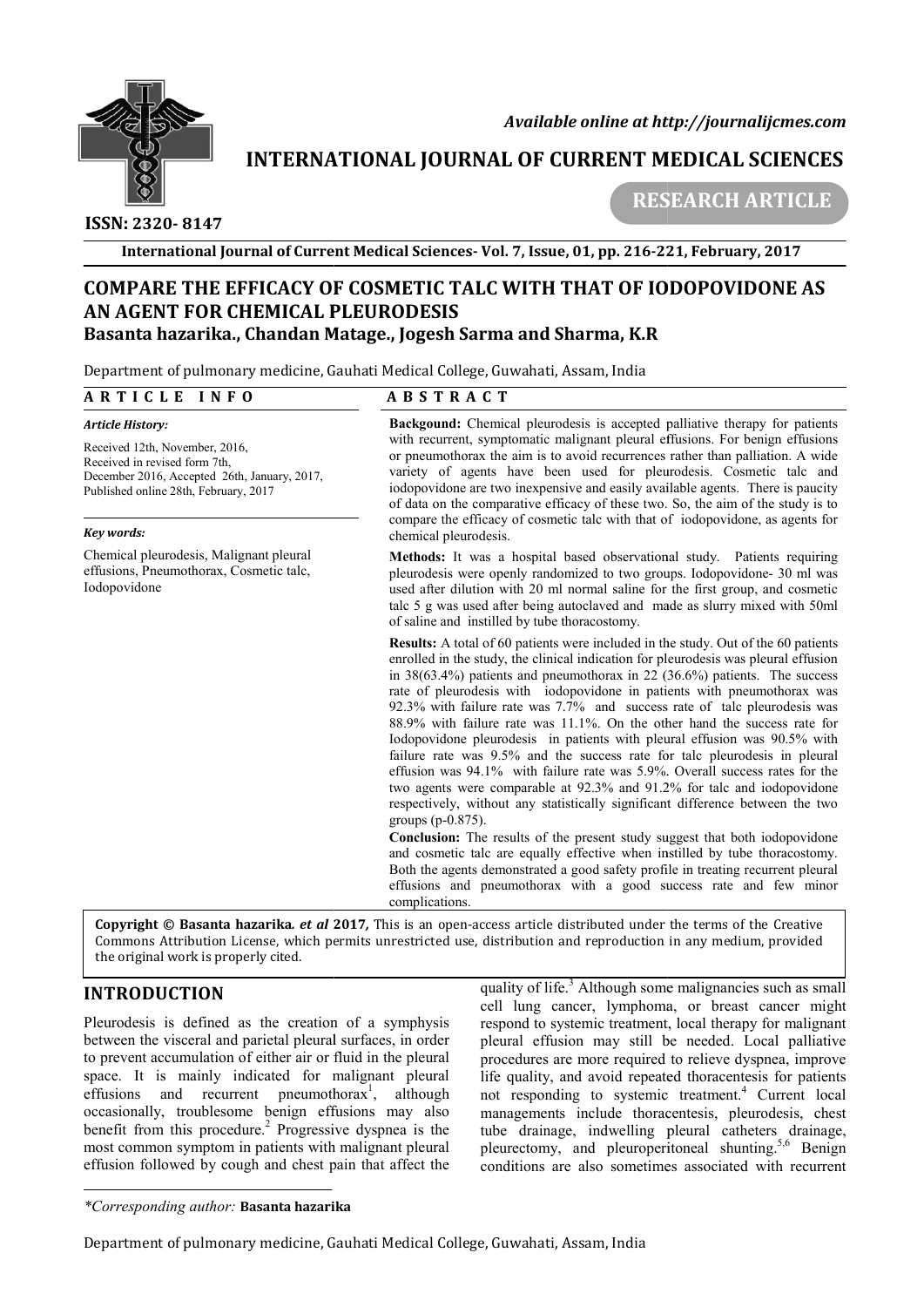pleural effusions which may benefit from pleurodesis (eg uraemia. cirrhosis. SLE etc).<sup>5</sup> In addition. recurrant uraemia, cirrhosis, SLE etc). $5$ primary pneumothorax and secondary spontaneous pneumothorax from any cause may need pleurodesis.7

Chemical pleurodesis is accepted palliative therapy for patients with recurrent, symptomatic malignant pleural effusions. Patients selected for pleurodesis should have significant symptoms that are relieved when pleural fluid is evacuated. There should be evidence of complete reexpansion of the lung without evidence of bronchial obstruction or fibrotic trapped lung. For benign effusions or pneumothorax the aim is to avoid recurrences rather than palliation. $8-11$ 

A wide variety of agents have been used for pleurodesis. An ideal sclerosing agent should have a high molecular weight and chemical polarity, low regional clearance, rapid systemic clearance, a steep dose-response curve, and should be well tolerated with minimal or no side-effects. Over the past 70 years many agents have been injected intrapleurally in an attempt to create a pleurodesis. The agents used have included radioisotopes, quinacrine, antineoplastics (nitrogen mustard, bleomycin, mitoxantrone), tetracycline derivatives (tetracycline, doxycycline, minocycline), talc, erythromycin, sodium hydroxide, silver nitrate, iodopovidone, killed Corynebacterium parvum and OK-432 which is an immunostimulant obtained from Streptococcus pyogenes.<sup>12</sup>

Talc is a sclerosing agent that is most commonly used for chemical pleurodesis at the present time in western countries.<sup>13</sup> Talc can be administered either as an aerosol (insufflation) or a suspension (slurry). Sterile talc preparations like Steritalc aerosol (Novatech, France; manufacture discontinued this year), Steritalc PF Puffer (Novatech, France) and the Sclerosol Intrapleural Aerosol (USA), packaged especially for internal use, are available internationally but are difficult to procure in India. However, renewed interest in talc has also resulted from a recent study from India where the authors used commercially available cosmetic talc because Steritalc is difficult and expensive to obtain in this country. In this study<sup>14</sup>, commonly available cosmetic talcum powder was used after being sterilized and found comparable results. Interest in low cost talc has been rekindled by a recent Indian study showing that cosmetic talc is as good as any medical talc as long as its particle size is determined and there are no impurities.<sup>15</sup>

Iodopovidone is considered as a reasonable alternative to other commonly used pleurodesing agents such as the tetracycline derivatives or talc slurry. It has been shown to be a safe and effective agent for chemical pleurodesis.<sup>7, 16-</sup> <sup>18</sup> It is easily available. It is soluble and does not need to be sterilized prior to use. The search for an ideal agent for pleurodes is continues. Cosmetic talc and iodopovidone are two inexpensive and easily available agents. There is paucity of data on the comparative efficacy of these two. So, the aim of the study is to compare the efficacy of cosmetic talc with that of iodopovidone, as agents for chemical pleurodesis.

### **MATERIALS AND METHODS**

The Present Study was conducted in the Department of Pulmonary Medicine, Internal Medicine and allied specialities, Gauhati Medical College and Hospital, Guwahati from August 2015 to July 2016. It was a hospital based observational study. All the patients who fulfilled the inclusion and exclusion criteria were included in the study.

The patients attending Out-patient department and those admitted in the indoor units were enrolled the study. The patients were randomly included in the study after considering the inclusion criteria and exclusion criteria and written informed consent from the patients were taken. Ethical clearance was obtained from the Ethics Committee of the Institution prior to the onset of study. The details of all the cases are filled in a predesigned and pretested proforma.

Patients included in this study were of malignant pleural effusion, recurrent symptomatic pleural effusion not responding to conservative treatment and recurrent primary spontaneous pneumothorax or any secondary spontaneous pneumothorax. Patients were excluded from the study if had history of any allergy to iodine, failure of lung expansion after insertion of intercostal tube (trapped lung), presence of air leaks , advanced malignancy with limited predicted life expectancy (<30 days), and those not willing to participate in study.

Patients requiring pleurodesis either for symptomatic recurrent pleural effusions (malignant or benign) or recurrent primary or secondary pneumothorax were openly randomized to two groups after informed consent. Patients in the first group underwent pleurodesis with iodopovidone. For those in the second group the procedure was done using talc slurry.

Iodopovidone- 30 ml of Microshield (10% iodopovidone manufactured by Johnson and Johnson, Solan, Himachal Pradesh, India) was used after dilution with 20 ml normal saline for the first group. Talc- Cosmetic talc (Johnson and Johnson's baby powder) was used after being autoclaved. 5 g of cosmetic talc made as slurry mixed with 50ml of saline was used.

Patients meeting the criteria were admitted after taking the consent. Data was recorded on pre-designed forms. Pulse, Blood Pressure and Temperature were recorded and detailed Clinical examination was done in all patients. Intercostal Drainage Tube (24/28 F) was inserted through the fourth or fifth intercostal space in the anterior-axillary line, to achieve complete drainage of the effusion and/or complete lung expansion. In case of pleural effusion, patients were subjected for pleurodesis when the daily drainage output decreased to  $\leq 100$  mL/day. In cases of pneumothorax, complete lung expansion and absence of any air leaks was confirmed before instillation of the chemical agent. A Chest X-Ray was done to confirm complete re-expansion in patients with pneumothorax.

Pulse, BP and temperature were measured before the procedure. Lignocaine 2% in a dose of 2 mg/kg ideal body weight diluted with 30ml of Normal saline was infused through the intercostal drainage tube. After 15 min of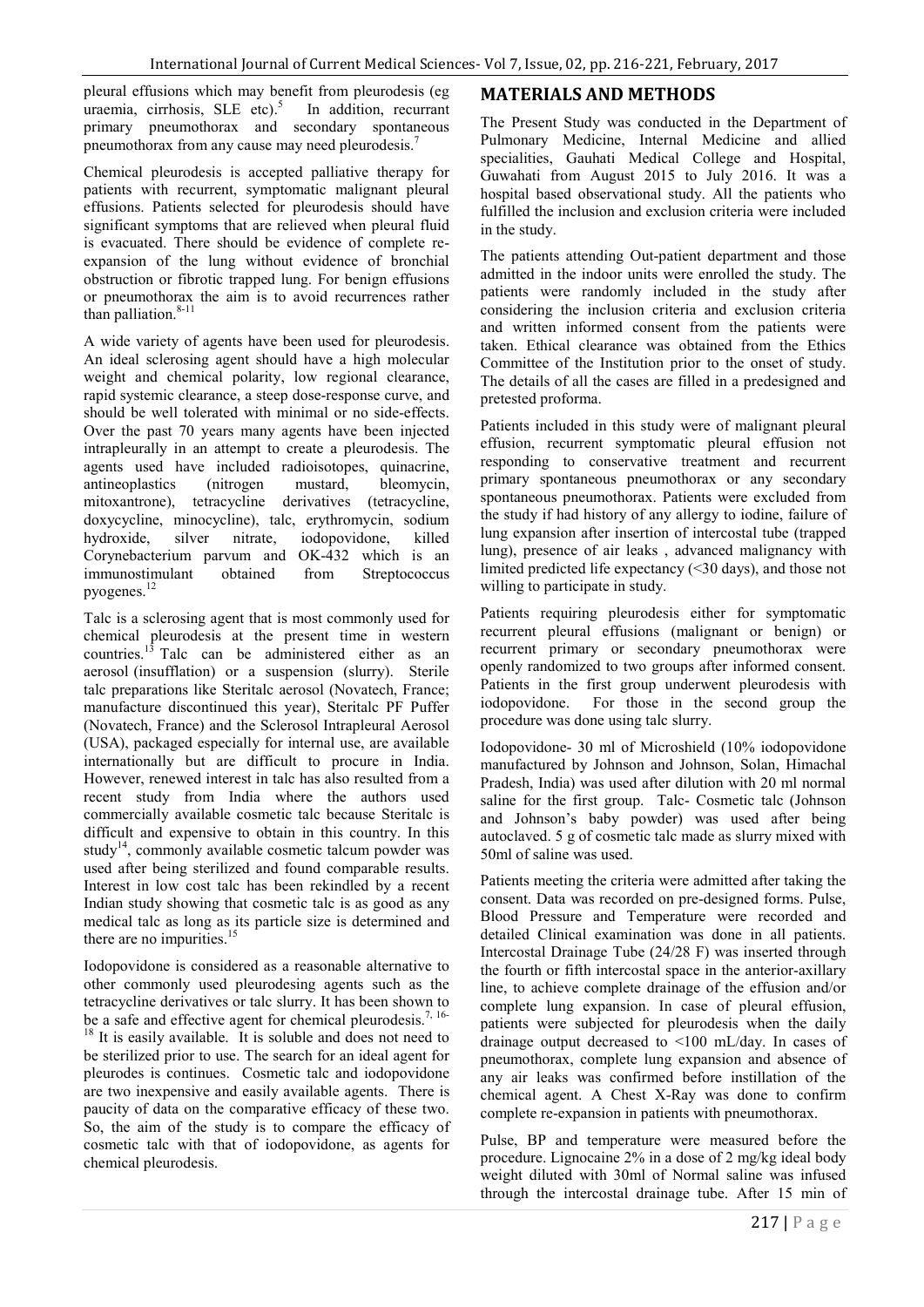Lignocaine infusion, patients in the iodopovidone group received 30 mL of 10% iodopovidone diluted in 20 mL of normal saline infused through the intercostal drainage tube. The second group received 5 g of cosmetic talc made as slurry after mixing with 50ml of normal saline. The talc powder was sterilized by autoclaving before using for pleurodesis. After infusing either iodopovidone solution or talc slurry the intercostal drainage tube was clamped for 2 hours. Chest tube was unclamped after 2hours. The intercostal drainage tube was removed as soon as the drainage output decreased to less than 100 mL/day in case of pleural effusion and in case of pneumothorax intercostal drainage tube was removed after confirming total lung re-expansion without any residual pneumothorax by doing Chest- Xray.

Pulse rate, blood pressure and temperature were recorded 30 minutes after the procedure and in case any discomfort or distress occurred. Chest Pain following pleurodesis was recorded on a visual analogue scale from 0-10 cm. Patients also received IV tramadol 50mg on an as needed basis after the procedure. Complications like hypotension, fever, ARDS and empyema were sought and recorded. Success at 24 hrs, 1month and 3months was recorded. Initial success was recorded if there was no recurrence after tube removal and the patient was discharged. Subsequently, the patient was followed up at one week, and at one and three months.

### **RESULT AND OBSERVATION**

A total of 60 patients were included in the study. Their age ranged from 14 to 85 years with a mean age of 45.8  $\pm$ 15.73 years. Majority of cases (35%) were found in the age group 51-60 years. Among the study group, 44(73.3%) cases were male and 16(26.7%) cases were female. The mean age of female cases was  $38.8 \pm$ 15.75 years and mean age of male cases was  $52.8 \pm$ 15.71years. Out of the sixty patients enrolled in the study, the clinical indication for pleurodesis was pleural effusion in  $38(63.4\%)$  patients and pneumothorax in 22 (36.6%) patients. Of the 38 patients with pleural effusion, malignant pleural effusion was observed in 34(89.47%) cases and benign pleural effusion was observed in 4(10.43) cases. Among the patients with malignant pleural effusion 31(91.18%) cases had evidence of lung cancer, 2(5.88%) cases had breast cancer and one case had renal cell carcinoma. Out of the four benign effusions included in the study, one female patient with systemic lupus erythematosus (SLE) had bilateral recurrent effusion where bilateral pleurodesis was done and other two patients with benign effusion the aetiology was hepatic hydrothorax and chronic kidney disease (CKD). Among 22 patients with pneumothorax, the recurrent primary spontaneous pneumothorax was observed in 4(18.18%) patients and secondary pneumothorax was observed in 18(81.82%) cases. Among the 18(81.82%) patients with secondary pneumothorax, Pulmonary Tuberculosis was the aetiology in 11 patients, COPD in 6 patients and in one patient the cause was Hypersensitivity Pnemonitis (Table:- 1).

**Table 1 -** Distribution of patients based on clinical indications

|                                  | No             | $\%$   |
|----------------------------------|----------------|--------|
| <b>Diagnosis</b>                 |                |        |
| Pneumothorax:                    | 22             |        |
| 1. Recurrent Primary spontaneous | 4              | 18.18% |
| 2. Secondary spontaneous         | 18             | 81.82% |
| Pulmonary TB                     | 11             | 61.11% |
| <b>COPD</b>                      | 6              | 33.33% |
| <b>HSP</b>                       |                | 5.56%  |
| Pleural effusions:               | 38             |        |
| 1. Malignant                     | 34             | 89.47% |
| Ca Lung                          | 31             | 91.18% |
| Ca breast                        | $\overline{2}$ | 5.88%  |
| <b>RCC</b>                       |                | 2.94%  |
| 2.Benign                         | 4              | 10.53% |
| Hepatic hydrothorax              |                | 25.00% |
| <b>CKD</b>                       |                | 25.00% |
| SLE                              | 2              | 50.00% |

Cosmetic talc (Talc slurry) for pleurodesis was used in 26(43.4%) patients, 22(84.6%) males and 4(15.4%) female (Table:2). Among the 26 patients who underwent pleurodesis procedure using cosmetic talc, pleural effusion was in 17 patients and pneumothorax in 9 patients (Table: 3). Of the 17 pleural effusions, malignant pleural effusion was observed in 15(88.24%) patients and benign pleural effusion was observed in 2(11.76%) patients. Among the 9 pneumothorax patients, 2 (22.2%) pateients were of recurrent primary spontaneous pneumothorax and secondary pneumothorax was in 7(77.8%) patients.

**Table 2 -** Sex- Pleurodesis Agent wise distribution

| of cases.          |        |                     |              |       |                |  |
|--------------------|--------|---------------------|--------------|-------|----------------|--|
|                    |        |                     | Iodopovidone | Talc  | Total          |  |
|                    |        | Count               | 12           | 4     | 16             |  |
|                    | Female | $%$ within<br>agent | 35.3%        |       | $15.4\%$ 26.7% |  |
| <b>Sex</b><br>Male |        | Count               | 22           | 22    | 44             |  |
|                    |        | % within<br>agent   | 64.7%        | 84.6% | 73.3%          |  |
|                    |        | Count               | 34           | 26    | 60             |  |
| Total              |        | $%$ within<br>agent | 100.0%       |       | 100.0% 100.0%  |  |

**Table 3 –** Showing aetiology and agent wise distribution of patients.

|                  | <b>Iodopovidone</b> | $\frac{6}{9}$ | Talc          | $\frac{0}{0}$ |     | <b>Total P-Value</b> |
|------------------|---------------------|---------------|---------------|---------------|-----|----------------------|
| Pleural effusion | 21                  |               | 17            |               | 38  |                      |
| 1. Benign        | 2                   | $9.52\%$      | 2             | 11.76%        | 4   | 0.823                |
| 2. Malignant     | 19                  | 90.48%        | 15            | 88.24%        | 34  |                      |
| Pneumothorax     | 13                  |               |               |               | 22. |                      |
| 1. Primary       | 2                   | 15.38%        | $\mathcal{P}$ | 22.22%        | 4   | 0.682                |
| 2. Secondary     |                     | 84.62%        |               | 77.78%        | 18  |                      |

Out of 17 pleural effusions treated with talc, pleurodesis failed in one patient with malignant pleural effusion (recurred at 1 month of follow-up). Nine patients with pneumothorax treated with talc, pleurodesis failed in one patient with recurrent primary spontaneous pneumothrax (patient presented with recurrant pneumothorax on  $24<sup>th</sup>$ day of pleurodesis).

Iodopovidone for pleurodesis was used in 34(56.6%) patients, 22(64.7%) males and 12(35.3%) females. Among the 34 patients who underwent pleurodesis procedure using iodopovidone, pleural effusion was in 21(61.8%) patients and pneumothorax in 13(38.2%) patients (Table:3). Of the 21 pleural effusions, malignant pleural effusion was in 19(90.5%) patients and benign pleural effusion was in 2(9.5%) patients. Among the 13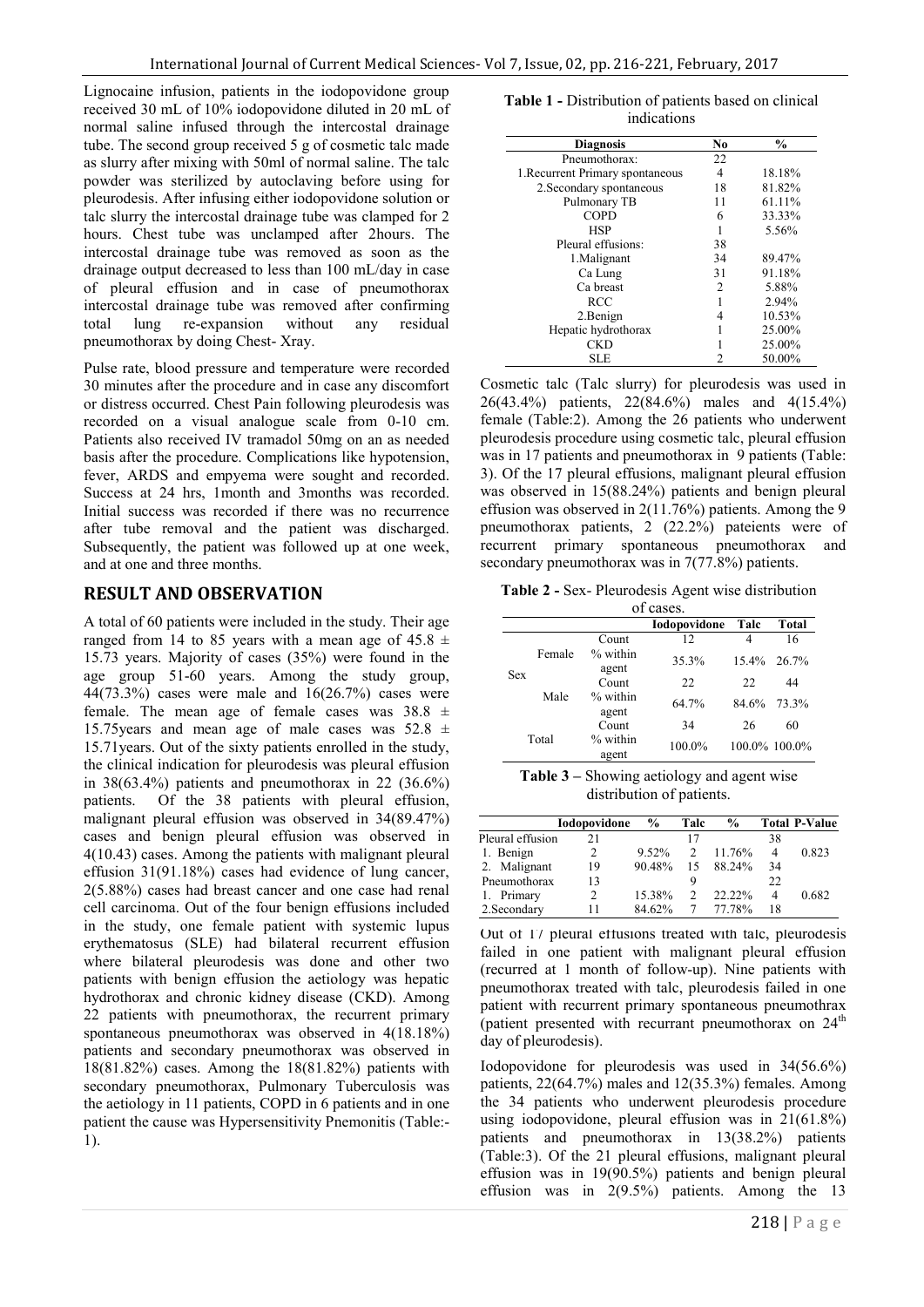pneumothorax patients, recurrent primary spontaneous pneumothorax was in 2(15.4%) patients and secondary pneumothorax was in 11(84.6%). Pleurodesis failed in two patients with malignant pleural effusion (one recurred at 1 month of follow-up and the other at  $3<sup>rd</sup>$  month of followup). Of the 13 pneumothorax treated with iodopovidone, pleurodesis failed in one patient with primary spontaneous pneumothrax (patient presented with recurrent pneumothorax on  $3<sup>rd</sup>$  day of pleurodesis).

Out of 26 patients subjected for pleurodesis using talc, most common adverse affect observed was chest pain, complained by 20(76.92%) patients. Pain was mild (with score on visual analogue scale between 1-3) in 15(57.7%) patients, moderate in 2 (7.7%) patients (VAS 4-6) and severe in 3(11.5%) patients (VAS 7-10). Fever was observed in 3(11.50%) of the 26 patients, it was self limited present only for one day in most of the patients. One patient developed empyema after 2months of pleurodesis. Hypotension did not occur in any case treated with talc. There were no cases ARDS associated with talc pleurodesis (Table 4).

Out of 34 patients subjected for pleurodesis using iodopovidone, most common adverse affect observed was chest pain, complained by 29(85.29%) patients. Pain was mild in  $21(61.80\%)$ , moderate in  $7(20.60\%)$  and severe in 2(5.90%) patients. Fever was observed in 5(14.70%) patients which was self limited in most of the patients. One patient with secondary pneumothorax secondary to hypersensitivity pneumonitis developed severe pain (VAS-10) and hypotension 2hours after the procedure. One patient developed empyema after 1month of pleurodesis. (Table 4). The complications were comparable in the groups without any statistically significant difference.

**Table 4 –** Showing the Complications after the procedure for the two agents

|                                |                   | Iodopovidone |               | Talc         |                | p-value        |
|--------------------------------|-------------------|--------------|---------------|--------------|----------------|----------------|
| <b>Complications</b>           |                   | Count        | $\frac{0}{0}$ | <b>Count</b> | $\frac{6}{10}$ |                |
| Chest Pain                     | No Pain           | 4/34         | 11.80%        | 6/26         | 23.10%         |                |
|                                | $Mid(1-3)$        | 21/34        | 61.80%        |              | 15/26 57.70%   |                |
| (Visual)<br>Analogue<br>Scale) | Moderate(4-<br>6) | 7/34         | 20.60%        | 2/26         | 7.70%          | 0.338          |
|                                | $Severe(7-10)$    | 2/34         | 5.90%         | 3/26         | 11.50%         |                |
| Fever                          |                   | 5/34         | 14.70%        | 3/26         | 11.50%         | 0.721          |
| Hypotension                    |                   | 1/34         | 2.90%         | 0/26         | $0.00\%$       | 0.378          |
| <b>ARDS</b>                    |                   | 0/34         | $0.00\%$      | 0/26         | $0.00\%$       | $\overline{a}$ |
| Empyema                        |                   | 1/34         | 2.90%         | 1/26         | 3.80%          | 0.847          |

In this study it was shown that the success rate of pleurodesis with iodopovidone in patients with pneumothorax was 92.3% with failure rate was 7.7% and success rate of talc pleurodesis was 88.9% with failure rate was 11.1% (Table 5).

**Table 5** Showing the Outcome for the two agents in patients with pneumothorax.

|         |         |                | Iodopovidone | Talc      | Total     |
|---------|---------|----------------|--------------|-----------|-----------|
| Outcome |         | Count          |              |           |           |
|         | Failure | % within agent | $7.7\%$      | 11.1%     | $9.1\%$   |
|         | Success | Count          | 12           | 8         | 20        |
|         |         | % within agent | 92.3%        | 88.9%     | 90.9%     |
| Total   |         | Count          | 13           | Q         | 22.       |
|         |         | % within agent | 100.0%       | $100.0\%$ | $100.0\%$ |

On the other hand the success rate for Iodopovidone pleurodesis in patients with pleural effusion was 90.5% with failure rate was 9.5% and the success rate for talc pleurodesis in pleural effusion was 94.1% with failure rate was 5.9% (Table 6)

| <b>Table 6</b> – Showing the Outcome for the two agents |  |
|---------------------------------------------------------|--|
| in patients with pleural effusion.                      |  |

|         |                |                     | <b>Iodopov</b><br>idone | Talc   | Total  |
|---------|----------------|---------------------|-------------------------|--------|--------|
|         |                | Count               | $\overline{c}$          |        | 3      |
| Outcome | Failure        | $%$ within<br>agent | 9.5%                    | 5.9%   | 7.9%   |
|         | <b>Success</b> | Count               | 19                      | 16     | 35     |
|         |                | % within<br>agent   | 90.5%                   | 94.1%  | 92.1%  |
|         |                | Count               | 21                      | 17     | 38     |
| Total   |                | % within<br>agent   | 100.0%                  | 100.0% | 100.0% |

Overall success rates for the two agents were comparable at 92.3% and 91.2% for talc and iodopovidone respectively, without any statistically significant difference between the two groups (p-0.875). For pneumothorax the success rate was higher in iodopovidone group (92.3%) when compared to talc (88.9%). The difference was statistically insignificant (p-0.784). For effusions alone the success rate was 90.5% for Iodopovidone and 94.1% for Talc (p-0.679) (Table 7)

**Table 7** Showing the Comparative outcome for the two agents

|                        | <b>Iodopovidone</b> | Talc       | Total      | P value |
|------------------------|---------------------|------------|------------|---------|
| <b>Overall Success</b> | 31/34               | 24/26      | 55/60      | 0.875   |
|                        | $(91.2\%)$          | $(92.3\%)$ | (91.7%)    |         |
| Pneumothorax           | 12/13               | 8/9        | 20/22      | 0.784   |
|                        | $(92.3\%)$          | $(88.9\%)$ | $(90.9\%)$ |         |
| Pleural Effusion       | 19/21               | 16/17      | 35/38      | 0.679   |
|                        | $(90.5\%)$          | $(94.1\%)$ | $(92.1\%)$ |         |

### **DISCUSSION**

In this study a total of 60 patients underwent pleurodesis procedure. Out of 60 patients included in the study, iodopovidone was used in 34(56.6%) patients and cosmetic talc was used in 26(43.4%) patients. Of the total 60 patients, the age ranged from 14 to 85 years with a mean age of  $45.8 \pm 15.73$  years. The mean age in females was  $38.8 \pm 15.75$  yrs and mean age in males was  $52.8 \pm 15.75$ 15.71yrs. A similar study done by Agarwal *et al*<sup>19</sup> also found the mean age of the patients to be 51.7 years  $\pm$  16.6 years, however they did not calculate the mean age of the males and females separately. In another study conducted by Islam M Ibrahim *et*  $al^{20}$  involving total of 39 patients with recurrent pleural effusion found the mean age of the patients to be  $71 \pm 5$  years. In comparison to our study the mean of the patients was higher because they included patients with only malignant pleural effusion.

In the present study the success rate for the two agents i.e. iodopovidone and talc was measured and compared after 3 months following pleurodesis procedure. The overall success rate for iodopovidone in this study was 91.2% and failure was observed in 3(8.8%) patients. The overall success rate for talc was 92.3% and failure was observed in 2(7.7%) patients. The success rate for iodopovidone in pleural effusion was found to be 92.3% and for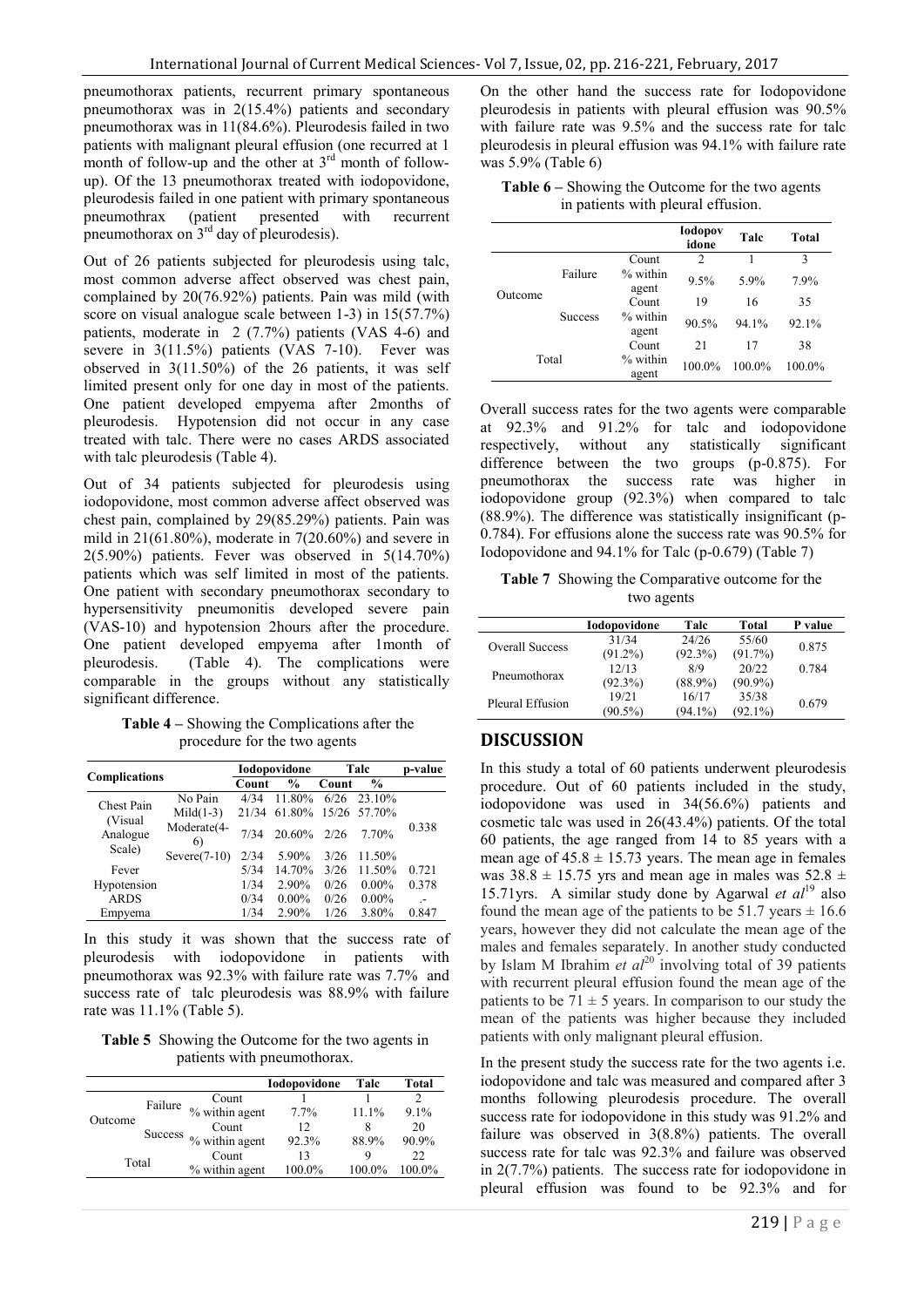pneumothorax was 90.5%. The success rate for talc in pleural effusion was found to be 94.1% and for pneumothorax was 88.9%. Agarwal *et al*<sup>19</sup> in a similar study observed a success rate of 92.3% patients in the iodopovidone group and 88.2% patients in the talc group. The success rate for iodopovidone and talc in the study by Agarwal *et al*. were similar to the success rate in the present study. A study done by Islam M Ibrahim *et al*. 20 , the success rate for talc was 80.9% and the success rate for iodopovidone was 72.7%. In another study conducted by Mohsen *et al.*<sup>21</sup> reported the success rate of 87% for talc group and 85% for todopovidone group. The success rate for iodopovidone and talc in the present study was higher than the success rate found in studies by Islam M Ibrahim *et al***.** 20 and Mohsen *et al*. 21 as they included patients only with malignant pleural effusion which tend to reccur.

Kelly-Garcia *et al.*<sup>22</sup> reported the use of iodopovidone in 14 patients with a 64.2% success rate. Morales-Go´mez *et al*. <sup>23</sup> performed pleurodesis with iodopovidone in 39 patients with malignant pleural effusions, achieving control of the effusion in 33 patients (91.6%). Torres *et al*. <sup>15</sup> conducted a prospective multicenter study in which 52 patients with malignant (55% of patients) or recurrent exudative pleural effusion from 14 hospitals in Mexico were involved. They reported complete success with no reaccumulation of the pleural fluid in 50 patients (96.1%). Carlos A *et al.*<sup>24</sup> performed pleurodesis with iodopovidone in 52 patients with pleural effusion related to a malignant neoplasm, reported a success rate of 96.1%. The success rate in the present study was comparable with those of the above series.

In the present study the success rate for talc was 92.3%. The efficacy of talc has varied from 71% to 100% in various randomized controlled trials comparing talc slurry with other agents for chemical pleurodesis in patients with malignant pleural effusions.25-29 Kennedy L *et al***.** <sup>30</sup> in 1994 conducted a study which included 58 patients with both maliganat and benign pleural effusion. They reported that 10 g talc mixed in 150 to 250 mL of normal saline solution effectively controlled 38 out of 47 malignant pleural effusions with a success rate of 81%. In a systematic review of the English language literature from 1966 to 1994 that included 1168 patients participating in observational studies, Walker-Renard PB *et al***.** <sup>31</sup> found the rate of complete success with talc was 93%, compared with 76% for Corynebacterium parvum, 67% for tetracycline, 72% for doxycycline and 54% for bleomycin. Similarly Kennedy L *et al.*<sup>32</sup> found that among 723 patients drawn from 32 case series of predominantly malignant effusions, talc was completely or partially effective in 659 (91%) patients. As observed in the above mentioned studies the efficacy of talc is comparable to the present study.

Instillation of talc is not devoid of side effects, including chest pain, fever, arrhythmias, and dyspnea. Among the 26 patients undergoing talc pleurodeis, the most common adverse effect observed was chest pain, complained by  $20(76.92\%)$  patients and fever was observed in  $3(11.50\%)$ patients. Walker-Renard and colleagues **<sup>31</sup>** reported chest pain with talc in 9 out of 131 (7%) patients. Fever following pleurodesis is common and has been observed

following the administration of most agents. Fever following talc poudrage and slurry is common, occurring in 16 to 69% cases. Fever characteristically occurs 4 to 12 h following talc instillation and may last for 72 hours.<sup>33,34,35</sup> In study by Agarwal *et al* <sup>19</sup>. all patients experienced chest pain while fever occurred in 4 patients following talc pleurodesis. In this study one patient developed Empyema after 2months of pleurodesis. Empyema has been reported with talc slurry from 0 to 11 percent of procedures in the study by Kennedy *et al*. 32 The incidence of ARDS following intrapleural talc has varied markedly from series to series, the highest incidence was that reported by Rehse *et al*. 36, who retrospectively reviewed their experience of 89 talc pleurodesis procedures and 1 patient developed fulminant pneumonia after receiving talc. There were no cases with hypotension or ARDS associated with talc pleurodesis in the present study.

Regarding the complications of following iodopovidone pleurodesis, chest pain was present in majority (61.80%) of the patients. Severe pain (VAS 7-10) was complained by 2(5.9%) patients in iodopovidone group. Fever was seen in 5(14.7%) patients. Fever was self-limiting in most of the cases. Hypotension was observed in one patient. One patient developed empyema while on follow-up. In the study by Agarwal R. *et al*. <sup>7</sup> all patients experienced chest pain. Fever occurred in four patients and one patient developed empyema,. None of the patients, in their study, developed ARDS, visual loss or hypotension associated with administration of either agent. The findings were consistent with those of the present study.

#### **CONCLUSION** J

The results of the present study suggest that both iodopovidone and cosmetic talc are equally effective when instilled by tube thoracostomy. Both the agents demonstrated a good safety profile in treating recurrent pleural effusions and pneumothorax with a good success rate and few minor complications. The short-term adverse effects include chest pain and fever both of them was selflimiting. There is more uniform deposition occurs with iodopovidone compared to talc slurry following instillation via intercostal drainage tube, it makes iodopovidone a better cost effective alternative sclerosing agent for pleurodesis.

### **Refferences**

- 1. F. Rodriguez-Panadero, V.B. Antony. Pleurodesis: state of the art. Eur Respir J 1997; 10: 1648–1654.
- 2. Glazer M, Berkman N, Lafair JS, Kramer MR. Successful talc slurry pleurodesis in patients with nonmalignant pleural effusion. *Chest.* 2000 May: 117(5): 1404-9.
- 3. Martinez-Moragon E, Aparicio J, Sanchis J, Menendez R, Cruz Rogado M, *et al*. : Malignant pleural effusion: prognostic factors for survival and response to chemical pleurodesis in a series of 120 cases. *Respiration* 1998; 65: 108– 113.
- 4. Khaleeq G, Musani AI : Emerging paradigms in the management of malignant pleural effusions. *Respir Med* 2008; 102: 939–948.